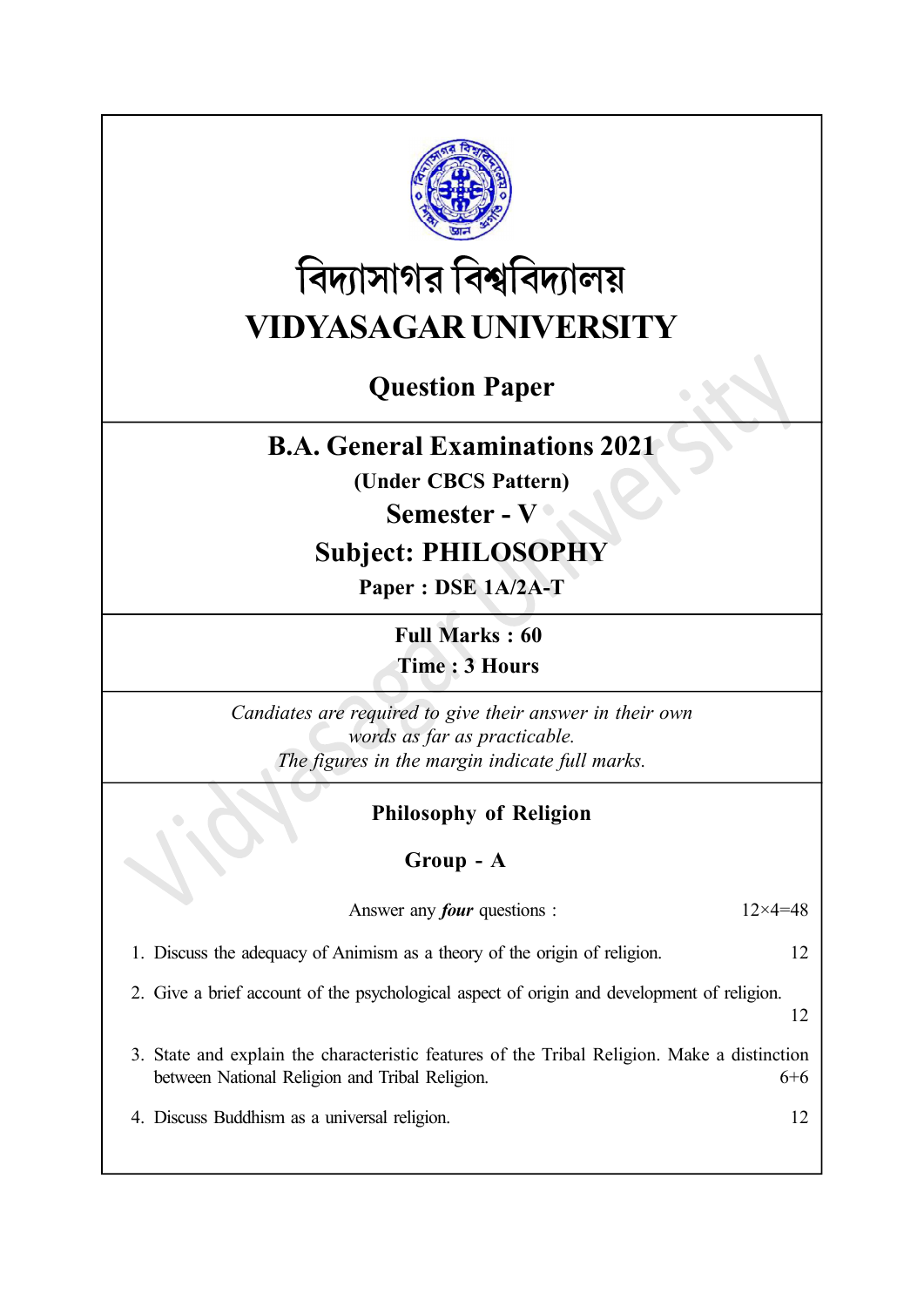| 5. Elucidate 'religious pluralism' following Shankara's philosophical advaitavada. | 12 |  |  |  |
|------------------------------------------------------------------------------------|----|--|--|--|
| 6. Explain and examine ontological argument for the existence of God.              | 12 |  |  |  |
| 7. Give a critical exposition of Nyaya argument for the existence of God.          | 12 |  |  |  |
| 8. Discuss how does Durkheim deny the existance of God in his sociological theory. | 12 |  |  |  |
| Group - B                                                                          |    |  |  |  |
| Answer any <b>six</b> questions :                                                  |    |  |  |  |
| 1. What is meant by 'philosophy of religion'?                                      |    |  |  |  |

2. What is meant by Totemism?

3. What is universal religion?

- 4. What are the central tenents of 'Islam'?
- 5. What is monothesim?
- 6. Is Hinduism monotheistic?
- 7. What is religion according to Freud?
- 8. What is human love in Christianity?
- 9. What is ontological argument?
- 10. What is national religion?

#### বঙ্গানুবাদ

### বিভাগ-ক

যে কোনো চারটি প্রশ্নের উত্তর দাও।

 $52 \times 8 = 8$ 

- 1. ধর্মের উৎপত্তি প্রসঙ্গে প্রাণবাদের যৌক্তিকতা আলোচনা কর।
- 2. ধর্মের উৎপত্তি ও পরিণতি সম্পর্কে মনস্তাত্ত্বিক মতবাদ সংক্ষেপে আলোচনা কর।
- 3. গোষ্ঠীধর্মের বৈশিষ্ট্যগুলি উল্লেখপূর্বক আলোচনা কর। জাতীয়ধর্মের সঙ্গে গোষ্ঠীধর্মের পার্থক্য দেখাও।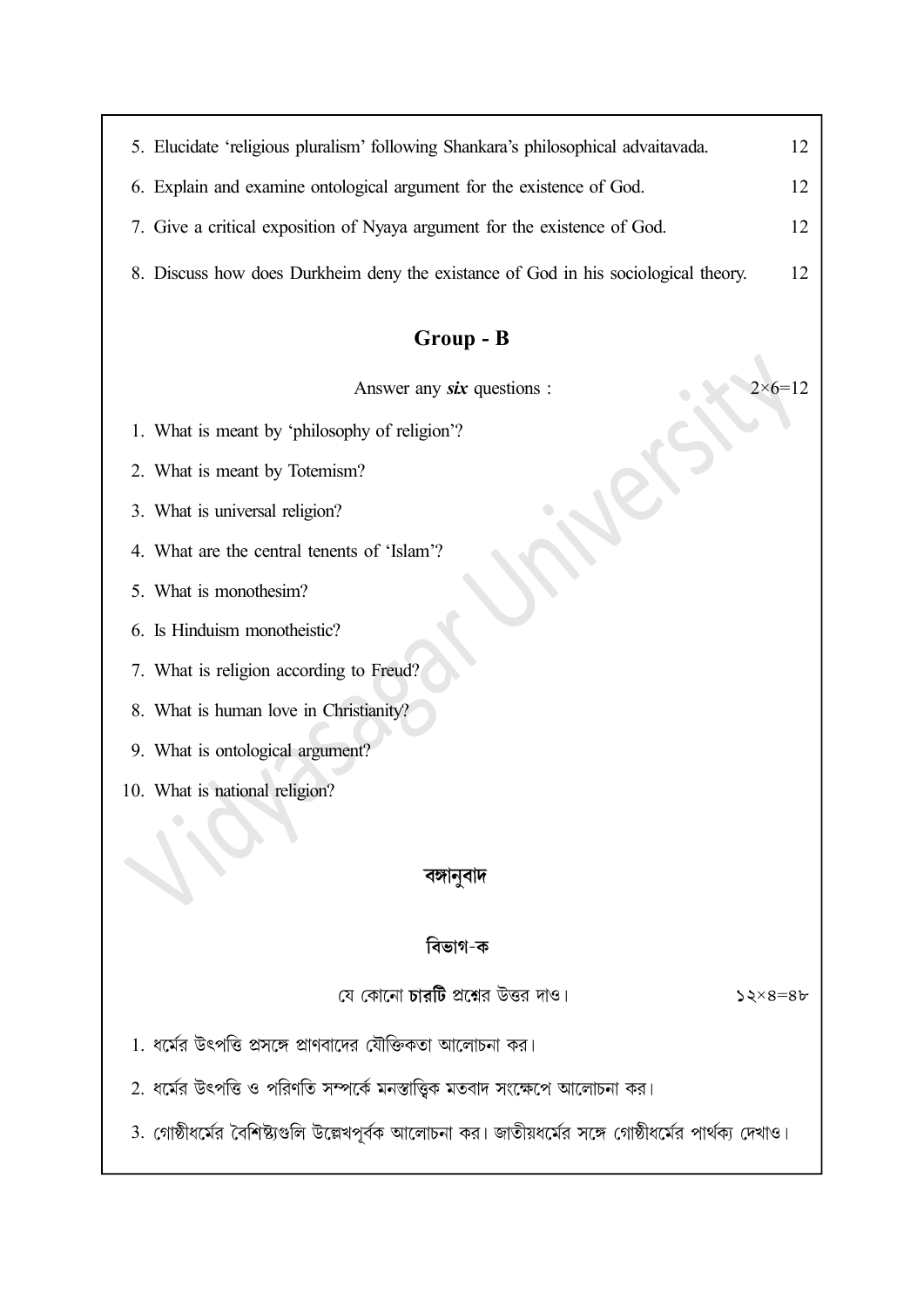- 4. বিশ্বজনীন ধর্মরূপে বৌদ্ধধর্ম আলোচনা কর।
- 5. শঙ্করের দর্শনসম্মত অদ্বৈতবাদ অনুসারে 'ধর্মের বহুত্ব' আলোচনা কর।
- 6. ঈশ্বরের অস্তিত্ব প্রমাণে লক্ষণভিত্তিক যুক্তিটি ব্যাখ্যা ও বিচার কর।
- 7. ন্যায়মত অনুসরণ করে ঈশ্বরের অস্তিত্ব-সাধক যুক্তিগুলি সবিচার ব্যাখ্যা কর।
- 8. দুরখেইম কিভাবে তাঁর সমাজতাত্ত্বিক মতবাদে ঈশ্বরের অস্তিত্ব অস্বীকার করেন তা আলোচনা কর।

### বিভাগ-খ

#### যে কোনো ছয়টি প্রশ্নের উত্তর দাও।

 $\times$ =

- 1. 'ধৰ্মদৰ্শন' বলতে কি বোঝায়?
- 2. টোটেমবাদ বলতে কি বোঝায়?
- 3. বিশ্বজনীন ধৰ্ম কি?
- 4. 'ইসলাম' শব্দের মূল বৈশিষ্ট্য কি?
- 5. একেশ্বরবাদ কি?
- 6. হিন্দুধর্ম কি একেশ্বরবাদী?
- 7. ফ্রয়েডের মতে ধর্ম কি?
- 8. খ্রিস্টধর্মে মানব প্রেম কি?
- 9. লক্ষণভিত্তিক যুক্তি কি?
- 10. জাতীয়ধৰ্ম বলতে কি বোঝায়?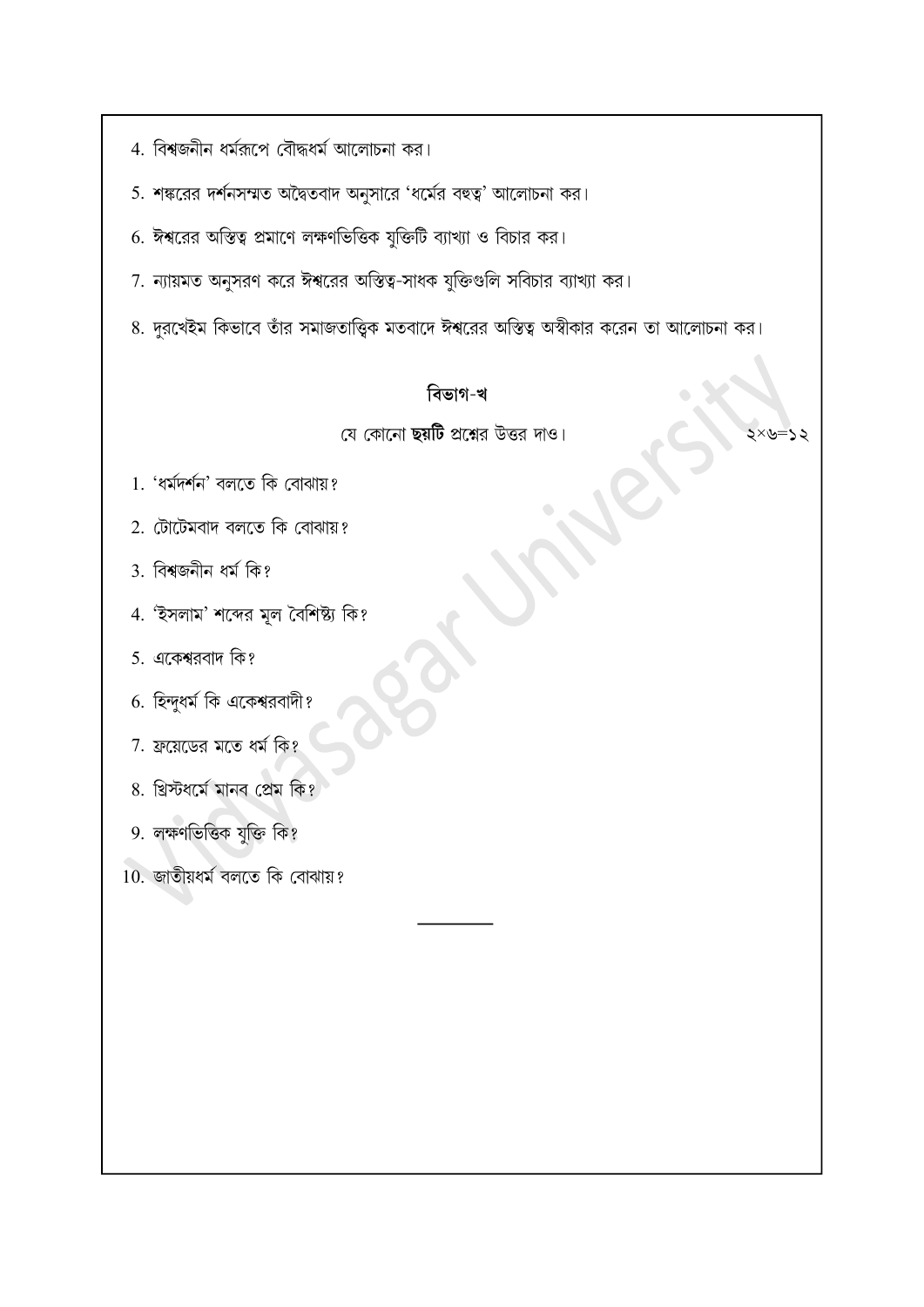| Or,                                                                         |                   |
|-----------------------------------------------------------------------------|-------------------|
| <b>Emerging Trends of Thought</b>                                           |                   |
| Group - A                                                                   |                   |
| Answer any <i>four</i> questions :                                          | $12\times4=48$    |
| 1. What is bioethics? Explain the aceptable priciples in this field.        | $4 + 8$           |
| 2. Explain the nature of bio-diversity.                                     | 12                |
| 3. Discuss, briefly, the main theme of human right.                         | 12                |
| 4. Discuss the importance of bio-ethics for human existance.                | 12                |
| 5. How far is the discussion of ethics and bio-ethics related? Discuss.     | 12                |
| 6. How far is the privacy important? discuss.                               | 12                |
| 7. Discuss the methods of the preservation of bio diversity.                | 12                |
| 8. Discuss the main theme of human dignity.                                 | 12                |
| Group - B                                                                   |                   |
| Answer any six questions :                                                  | $2 \times 6 = 12$ |
| 1. Who coined the term 'bio-ethics' first?                                  |                   |
| 2. What are the fundamental rights of human being?                          |                   |
| 3. In which year Indian Human Right Commission was established?             |                   |
| 4. What do you mean by individual honesty?                                  |                   |
| 5. Write down any two duties to be performed to the society by human being? |                   |
| 6. Write down two methods to protect future generation.                     |                   |
| 7. What is the subject matter of ethics?                                    |                   |
| 8. Who coined the term 'bio-diversity' first?                               |                   |

- 9. Who is the father of the concept of bio-diversity?
- 10. What are the basic elements of life-world?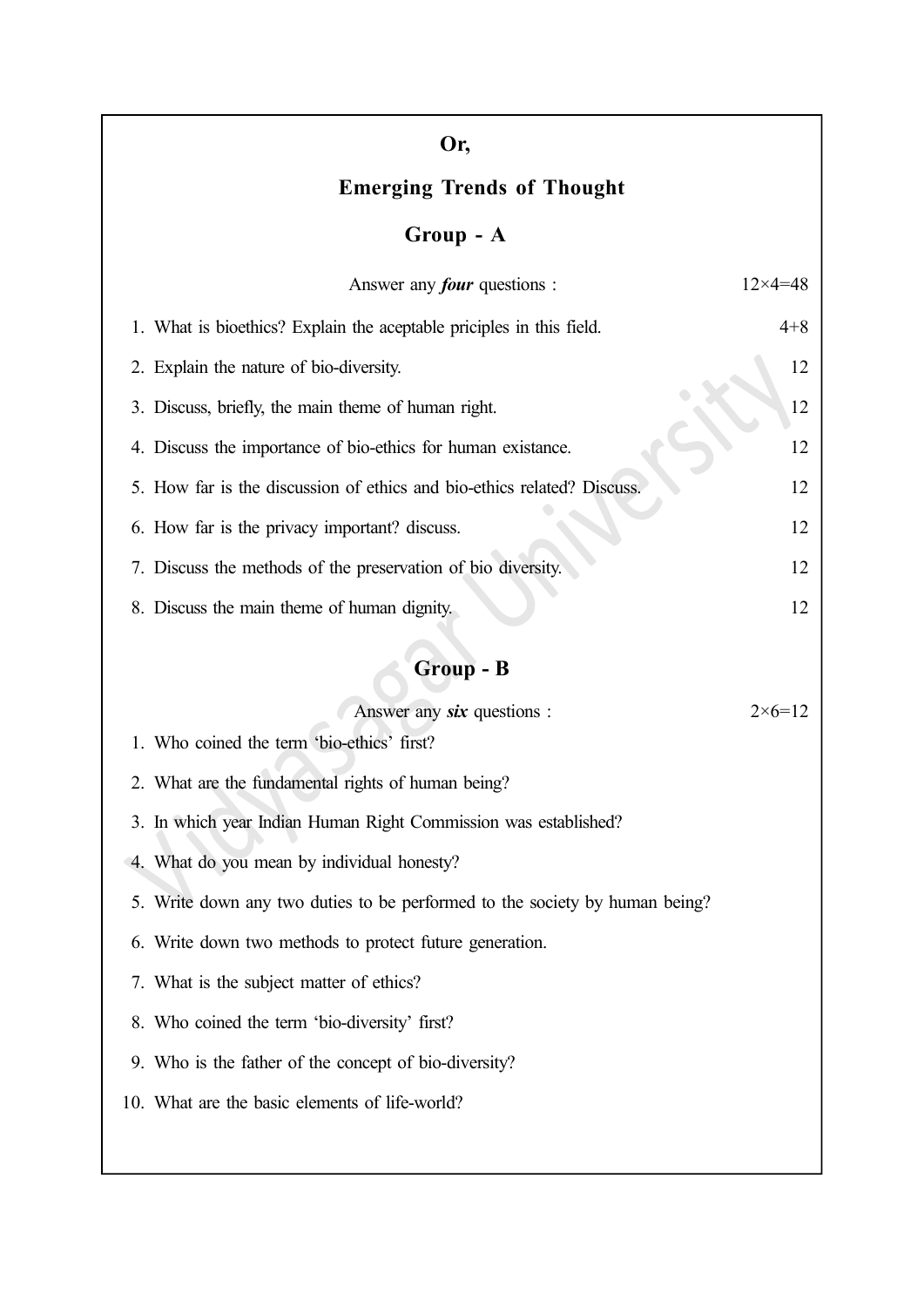| বঙ্গানুবাদ                                                                  |                |
|-----------------------------------------------------------------------------|----------------|
| বিভাগ-ক                                                                     |                |
| যে কোনো <b>চারটি</b> প্রশ্নের উত্তর দাও।                                    | $52\times8=86$ |
| 1. Bioethics কাকে বলে? এক্ষেত্রে গ্রহণীয় নীতিগুলি আলোচনা কর।               | $8 + b$        |
| 2. জীব বৈচিত্র্যের স্বরূপ আলোচনা কর।                                        | ১২             |
| 3. মানব অধিকারের মূল আলোচ্য বিষয়ের সংক্ষিপ্ত বিবরণ দাও।                    |                |
| 4. মানুষের অস্তিত্ব রক্ষার জন্য জৈব নীতিবিদ্যার গুরুত্ব আলোচনা কর।          | ১২             |
| 5. নীতিবিদ্যার সঙ্গে জৈব নীতিবিদ্যার আলোচনা কতখানি সম্পর্কযুক্ত? আলোচনা কর। | ১২             |
| 6. ব্যক্তির গোপনীয়তা কতখানি গুরুত্বপূর্ণ? আলোচনা কর।                       | ১২             |
| 7. জীব বৈচিত্র্যকে রক্ষা করার উপায়গুলি আলোচনা কর।                          | ১২             |
| 8. মানব মর্যাদার মূল আলোচ্য বিষয়গুলি আলোচনা কর।                            | ১২             |
| বিভাগ-খ                                                                     |                |
| যে কোনো <b>ছয়টি</b> প্রশ্নের উত্তর দাও।                                    | ২×৬≕           |
| 1. Bioethics শব্দটি প্রথম কে ব্যবহার করেন?                                  |                |
| 2. মানুষের মৌলিক অধিকার কি কি?                                              |                |
| 3. কত সালে ভারতীয় মানবাধিকার কমিশন গঠিত হয়?                               |                |
| 4. ব্যক্তিগত সততা বলতে কি বোঝায়?                                           |                |
| 5. সমাজের প্রতি ব্যক্তির যে কোনো দুটি কর্তব্য লেখ।                          |                |
| 6. ভবিষ্যৎ প্রজন্ম কে রক্ষা করার দুটি উপায় লেখ।                            |                |
| 7. নীতিবিদ্যার আলোচ্য বিষয় কি?                                             |                |
|                                                                             |                |